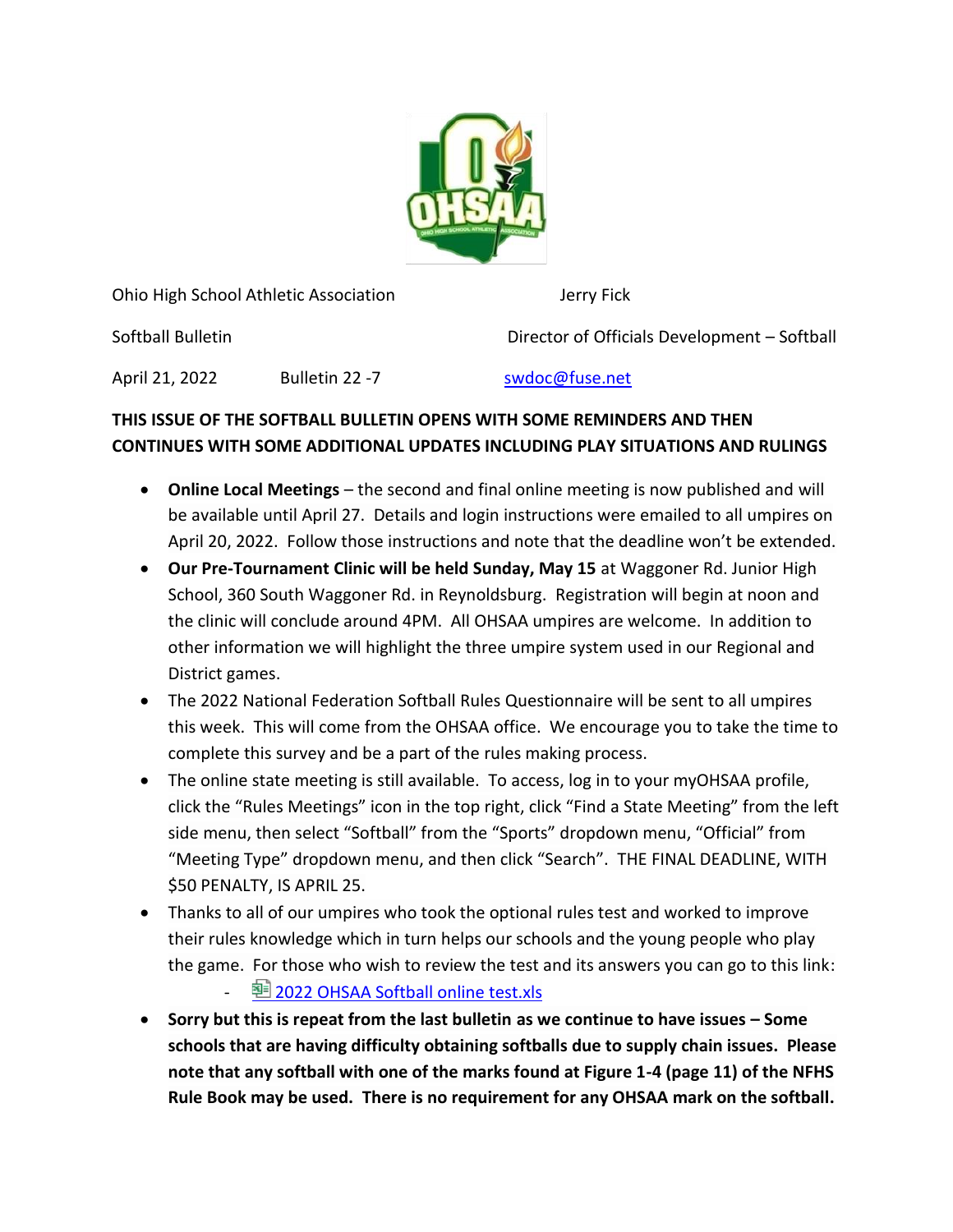**We need everyone to handle this correctly – this information was included in our state meeting as well!**

- **SITUATION:** B1 comes to bat with an "extended barrel" bat which includes one of the three marks from Figure 1-6 and is not on the non-approved list. Is this legal? **RULING:**  The NFHS does not specifically prohibit extended barrel bats and as long as the bat has the proper certification marks and does not appear on the banned list, it can be used in high school softball.
- **SITUATION:** B1 enters the batter's box with a legal bat which has had a bat sensor added to measure swing speed. Either the umpire or the defense notes this and asks the umpire to rule that this is an altered bat resulting in the batter being called out and the batter and her head coach being ejected. Ruling – An altered bat is a bat that was once legal but has been structurally changed as defined in Rule2-4-2a. Since this bat was not structurally changed the actual violation is of 1-8-1 and 3-6-1 which requires the use of legal equipment. When discovered the item must be removed from the game or be made legal, the umpire will issue a team warning, and the next violation of Rule 3-6-1 by that team will result in the offender and the head coach being restricted to the dugout/bench for the remainder of the game. In addition, since the batter entered the batter's box with the illegal bat, Rule 7-4-2 would also apply and the batter would be ruled out.
- **Question:** Can eye black be worn by a softball player? Can it include glitter? Ruling Eye black is not prohibited in softball rules. It can be of any color and could include glitter provided the umpire did not find the glitter or eye black to be distracting in such a way that it impacted the game. Of course, there can be no unsporting comments painted on the face.
- **Question:** We have been running into players with band aids on ears and noses. In these cases upon inquiry umpires have been told band aids are covering cuts or scratches or the band aid is a lucky charm. In each case players said they did not have ear rings. What is the course of action for this? Ruling - There are a number of things to consider here. First, just because a player has a bandage on the ear or nose I would not suggest that we automatically confront the player's coach. I think that we would not do this if the player had a bandage somewhere else. At the same time, if the umpire can see that there is something under the bandage the coach should be asked to check this as he/she is responsible for making sure that everyone is legally equipped. If it is determined that illegal jewelry is being worn it is a violation of Rule 3-2-12 and the penalty is in Rule 3-6- 1. The item must be removed and the umpire shall issue a warning to that team with the next offender and head coach restricted to the dugout for the rest of the game. Of course if this is a second violation of any equipment rule and the warning was already issued both would be restricted on this offense.
- **Question:** In our 4th game into the season we had an umpire tell us that he's been told not to allow home run celebrations at the plate this year. Is this something that OHSAA